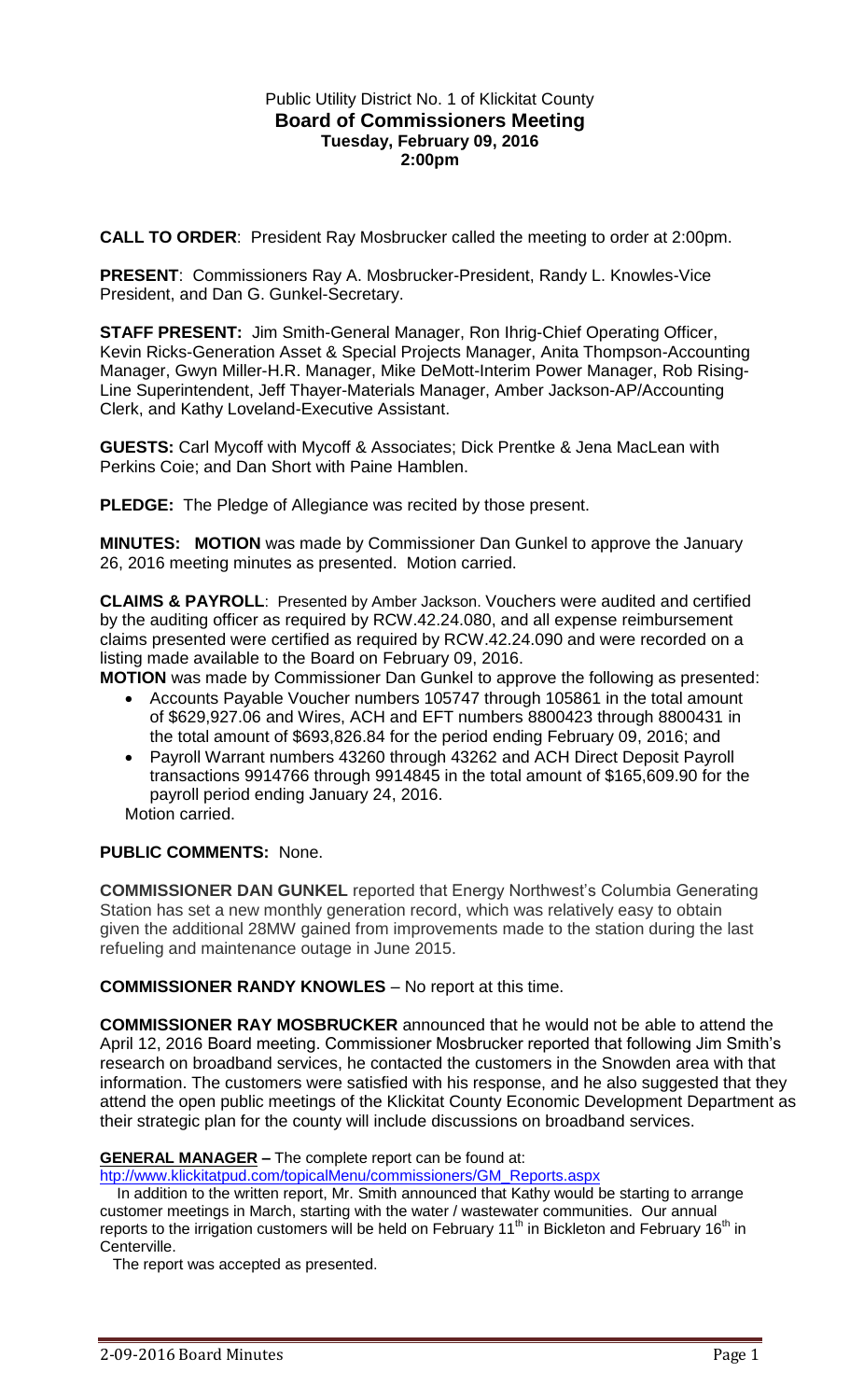**GENERATION ASSETS** – Kevin Ricks presented an update on the McNary Hydro Fishway Project, noting that the damaged crane has been removed and a new crane is in place on top of the Dam. Given the picking distance, it is a 300 ton unit. The runner blade should be lifted out of the generation plant today. An insurance attorney is being hired by NWPUD to ensure we receive correct compensation on our insurance claims. Bob Guidinger and Don Jarrett will be attending a future Board meeting to present an update to our Board. The report was accepted as presented.

# **AGENDA ITEMS:**

- A. PRE-QUALIFICATION OF CONTRACTORS **MOTION** was made by Commissioner Randy Knowles to authorize the addition of the 109 contractors as listed on the attachment, to Klickitat PUD's Small and/or Large Works Rosters as indicated for the 2016 calendar year. These contractors are all renewals; we do not have any new contractors to add at this time. Motion carried.
- B. CALL FOR BIDS: Pole Test & Treat **MOTION** was made by Commissioner Randy Knowles to authorize staff to advertise a call for bids for pole test and treat, with a bid opening date and time of March 3, 2016 at 2:00pm. Motion carried.
- C. CALL FOR BIDS: Tree Trimming **MOTION** was made by Commissioner Dan Gunkel to authorize staff to advertise a call for bids for tree trimming and right of way clearing 2016, with a bid opening date and time of March 3, 2016 at 2:00pm. This includes the 69 transmission line from Bald Mountain to Husum, and release 1 from Gilmer Substation to Trout Lake. Motion carried.
- D. STAFF RECRUITMENT Carl Mycoff was present to offer information to the Board on current challenges that the District and the entire industry is facing with senior management recruitment efforts. The District had been trying since early in 2015 to recruit senior engineering and operational management staff and have not been successful.

Carl explained that there are currently 78 million baby boomers and they make up 60% or our utility industry. Generation Xer's total about 50 million. That is a significant decrease in the work force as the baby boomers retire. In addition, college graduates in the power engineering field have dropped nearly 75% since the 1980's. Training in the trades and for operation related management staff is experiencing the same situation. This means that we are trying to engineer and operate an increasingly complex electric system while the pool of qualified, trained and experienced staff is dwindling. Specifically in the Northwest, there have been significant retirements of General Managers. As an example, almost 30% of the PPC executive committee, which is made up primarily of General Managers, retired in 2015. Many of the experienced technical staff has moved into these GM positions and it has put further pressure on compensation packages to recruit and retain staff. Mr. Mycoff stated that for an engineering or operations manager, we can expect to pay \$150,000 a year and that may not get the experience we are looking for. The market for a Chief Operating Officer is \$180,000 to \$190,000. He stated if we aren't in that salary range, there is a very good chance that after developing any staff we have or staff that we recruit, we could then lose them given the market conditions.

He also gave a brief overview to the Board as to what a contract would entail should the District move forward with his recruitment services. Board action was not required, as this would be an executive decision by the General Manager.

E. EXECUTIVE SESSION: Potential Litigation – President Mosbrucker called for an Executive Session at 3:45pm per RCW42.30.110 for the purpose of discussing potential litigation in regard to the Mile Marker 28 fire, noting that the session would last for 60 minutes. Lawyers present: Dan Short w/Paine Hamblen; Dick Prentke & Jena MacLean w/Perkins Coie. At 4:45pm President Mosbrucker announced that the Executive Session would be extended another 60 minutes.

## **RCW 42.30.110 – Executive Sessions.**

(1) Nothing contained in this chapter may be construed to prevent a governing body from holding an executive session during a regular or special meeting: